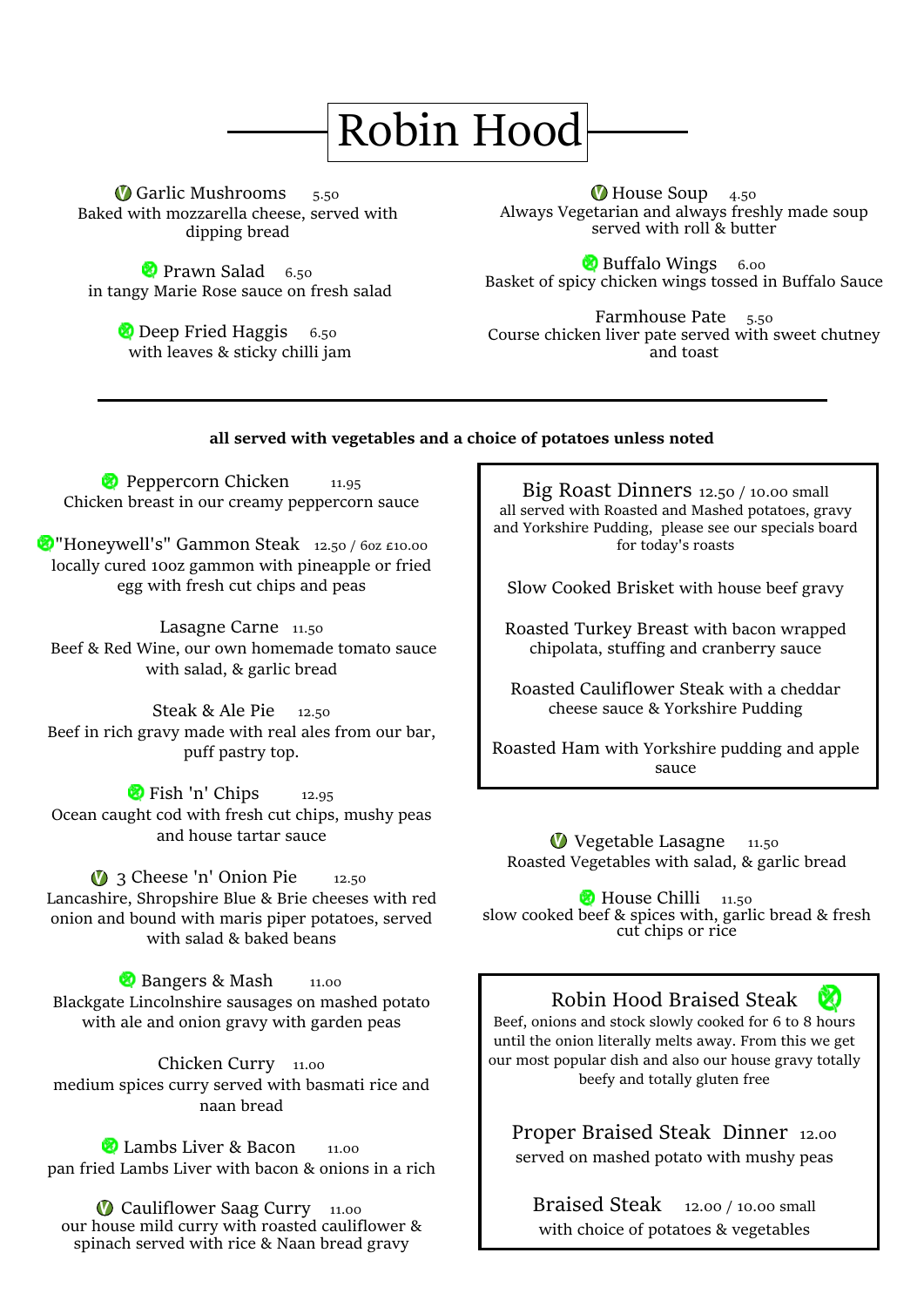# Robin Hood

#### **Burgers**

All served on a Brioche bun with lettuce, tomato, house slaw & fries. Change to loaded fries for £3

**Classic** 11.50

6oz burger, bacon, gherkin & cheddar cheese

**Buttermilk Chicken** 11.50 Chicken fillet, bacon, gherkin & cheddar cheese

**Cajun Blue** 11.50 6oz burger, gherkin and creamy Stilton cheese

Bangkok Bad Boy **O** 11.50 Spicy Vegetable burger with sweet chilli sauce

**Piri Chicken** 11.50 spiced chicken fillet with pineapple & tomato salsa

#### **Loaded Fries**

**Fajita Chicken Fries** 2 10.00 spicy chicken, lime mayo, spring onions & pickled red onions

**Beef Chilli Nacho Fries** 10.00 Chilli, Nacho cheese, corn salsa, spring onion

**Cauli Cheese Fries 02** 10.00 Cauliflower, chives, cheddar cheese, caramelized onion

**Salt & Pepper Chicken Fries 2** 10.00 Crispy chicken, peppers, onions, sweet chilli sauce

**On A Bun** all served with coleslaw & french fries

**Philly Cheese Steak** 11.50 pulled brisket. nacho cheese, onions & grilled peppers

**Piri Sweet Potato Salsa <sup>(10</sup>)** 10.00 spiced mushrooms, pineapple & corn salsa, grilled peppers

**Brisket & Onions** 11.50 Slow Cooked Beef Brisket, Dijon mustard, butter fried onions, gherkin

**Buffalo Chicken Cheese** 11.50 crispy Chicken, buffalo mayo & nacho cheese

#### Sides

Ξ

| Onion Rings                             | 3.50 |
|-----------------------------------------|------|
| Ciabatta Garlic Bread                   | 3.50 |
| Garlic Bread<br>with cheese or tomato   | 3.95 |
| Basket of skin on fries                 | 2.00 |
| Sweet potato fries                      | 3.00 |
| Haloumi Fries (6)<br>with dipping salsa | 5.00 |
| Seasonal Side Salad                     | 2.20 |
| House Coleslaw                          | 1.00 |
| Baby boiled potatoes                    | 2.00 |
| Sauce Jugs<br>Creamy Peppercorn         | 2.00 |
| <b>Jug of Gravy</b>                     | 1.00 |

Vegetarian dish which contains no meat or meat by products, apart from cheese.



 $\overline{a}$ Coeliac wheat free dishes, please let us know as a dish may need tailoring to comply.

We do not use nuts in our food preparation but cannot absolutely guarantee the complete absence.